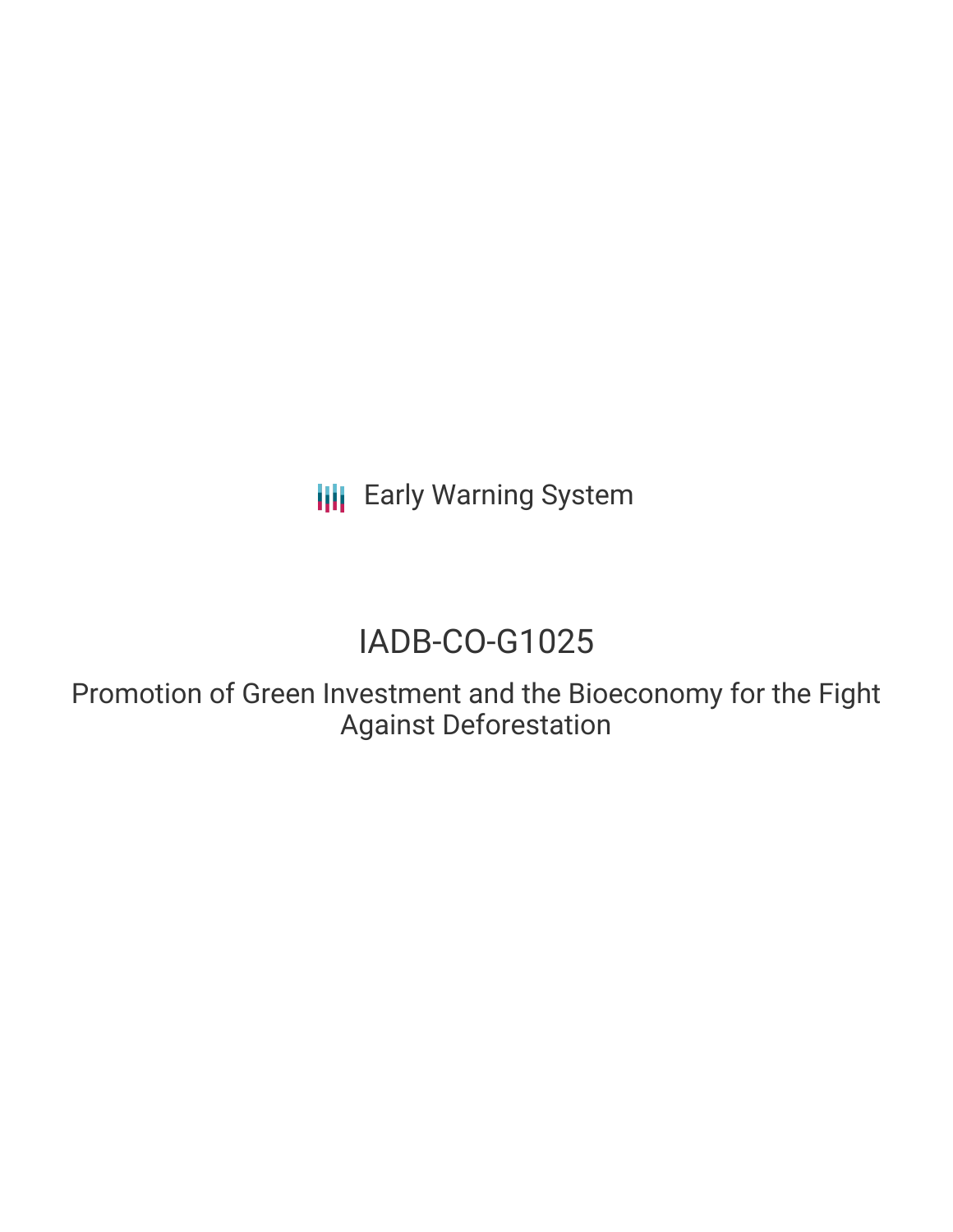

#### **Quick Facts**

| <b>Countries</b>               | Colombia                                    |
|--------------------------------|---------------------------------------------|
| <b>Financial Institutions</b>  | Inter-American Development Bank (IADB)      |
| <b>Status</b>                  | Active                                      |
| <b>Bank Risk Rating</b>        | U                                           |
| <b>Borrower</b>                | Government of Colombia                      |
| <b>Sectors</b>                 | Climate and Environment, Law and Government |
| <b>Investment Type(s)</b>      | Grant                                       |
| <b>Investment Amount (USD)</b> | $$1.64$ million                             |
| <b>Project Cost (USD)</b>      | \$1.93 million                              |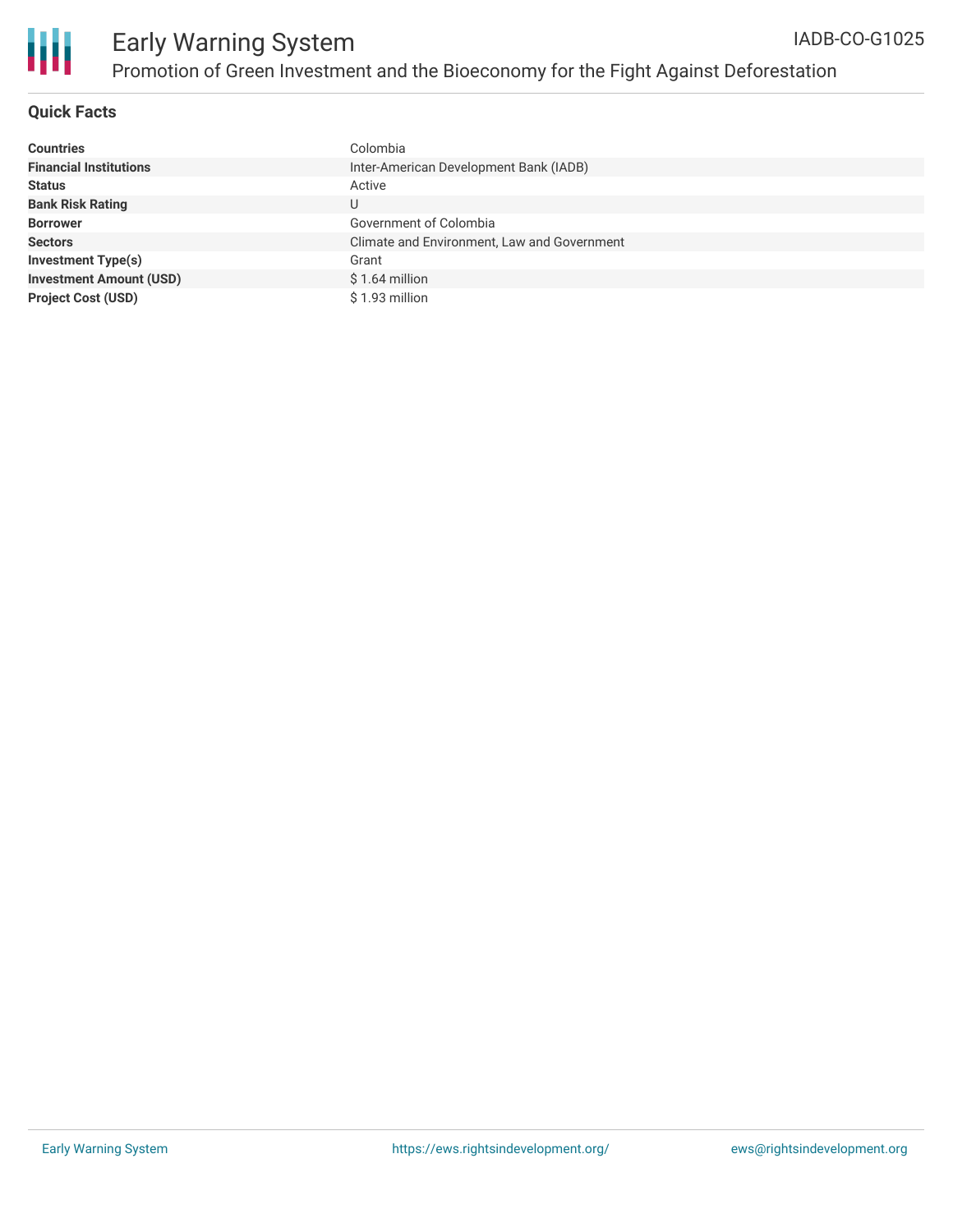

# Ш

### Early Warning System Promotion of Green Investment and the Bioeconomy for the Fight Against Deforestation

#### **Project Description**

Modernize public and private institutions to administer and promote a variety of financial mechanisms, as well as generate and implement financial incentives and instruments that support and promote the sustainable management of biodiversity, conservation and sustainable use of forests, and the development of normative, technical and administrative projects for the pertinent management of these financial schemes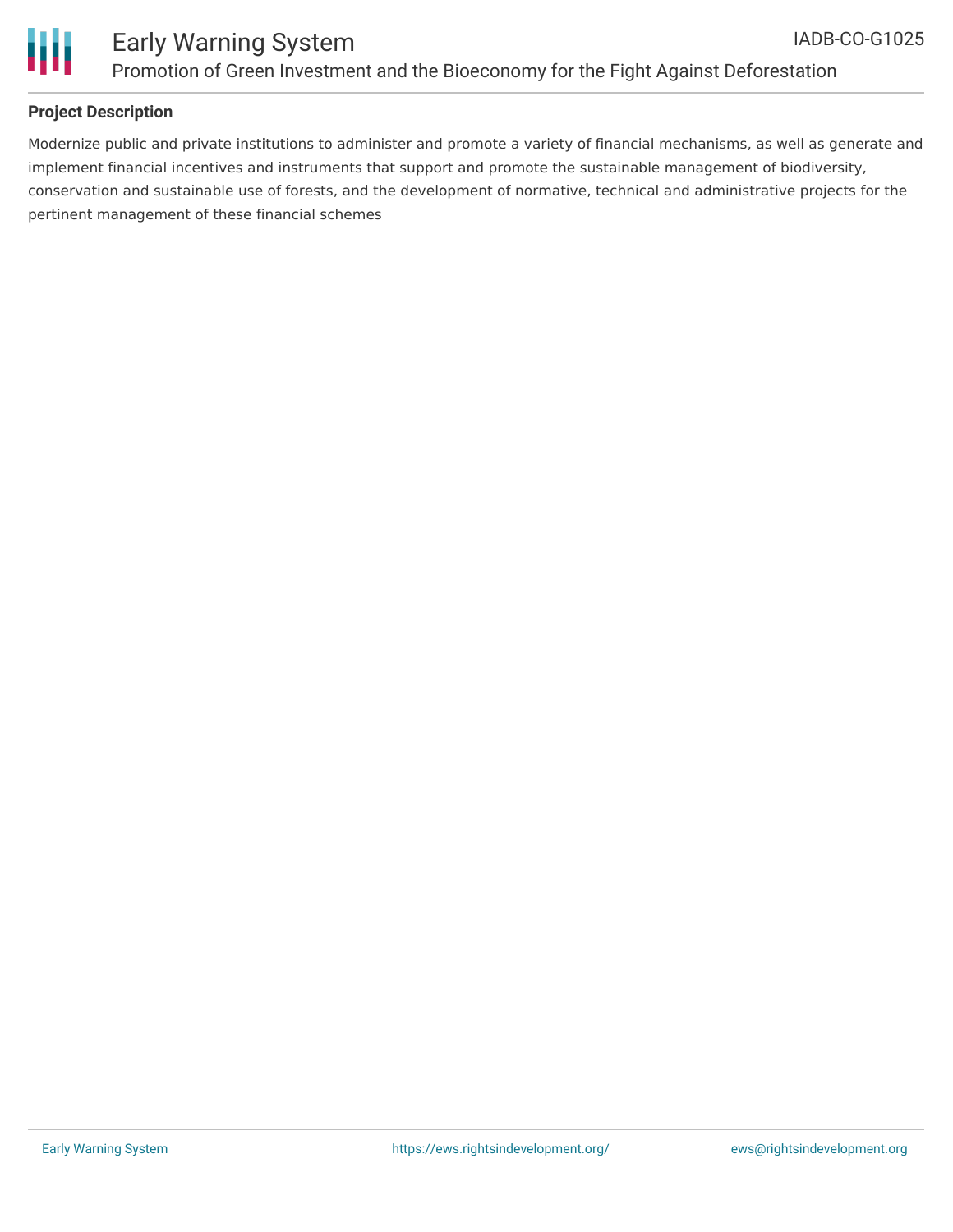

#### Early Warning System Promotion of Green Investment and the Bioeconomy for the Fight Against Deforestation IADB-CO-G1025

• Inter-American Development Bank (IADB)